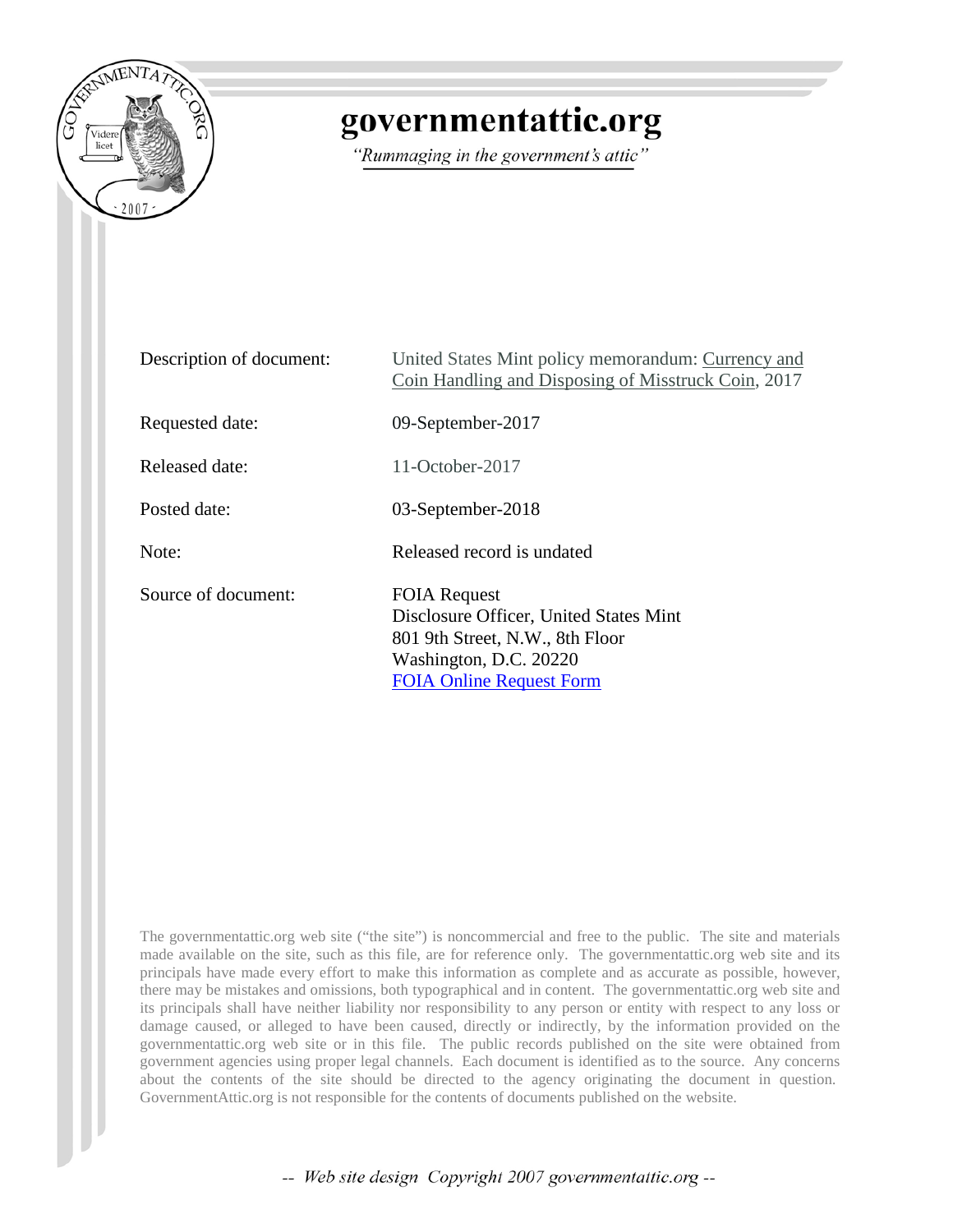

This is in response to your September 9, 2017, Freedom of Information Act (FOIA) request for "a copy of the internal memoranda relating to the return to the Mint by the Federal Reserve Banks of misstruck coins, and the policies regarding the return to the Mint of misstruck coins."

The United States Mint maintains no records responsive to your request for "a copy of the internal memoranda relating to the return to the Mint by the Federal Reserve Banks of misstruck coins."

Enclosed as responsive to your request for "policies regarding the return to the Mint of misstruck coins" is the following: "Currency and Coin Handling and Disposing of Misstruck Coin" .

Sincerely,

Kathleen Saunders-Mitchell<br>Disclosure Officer/ FOIA Public Liaison

Enclosure